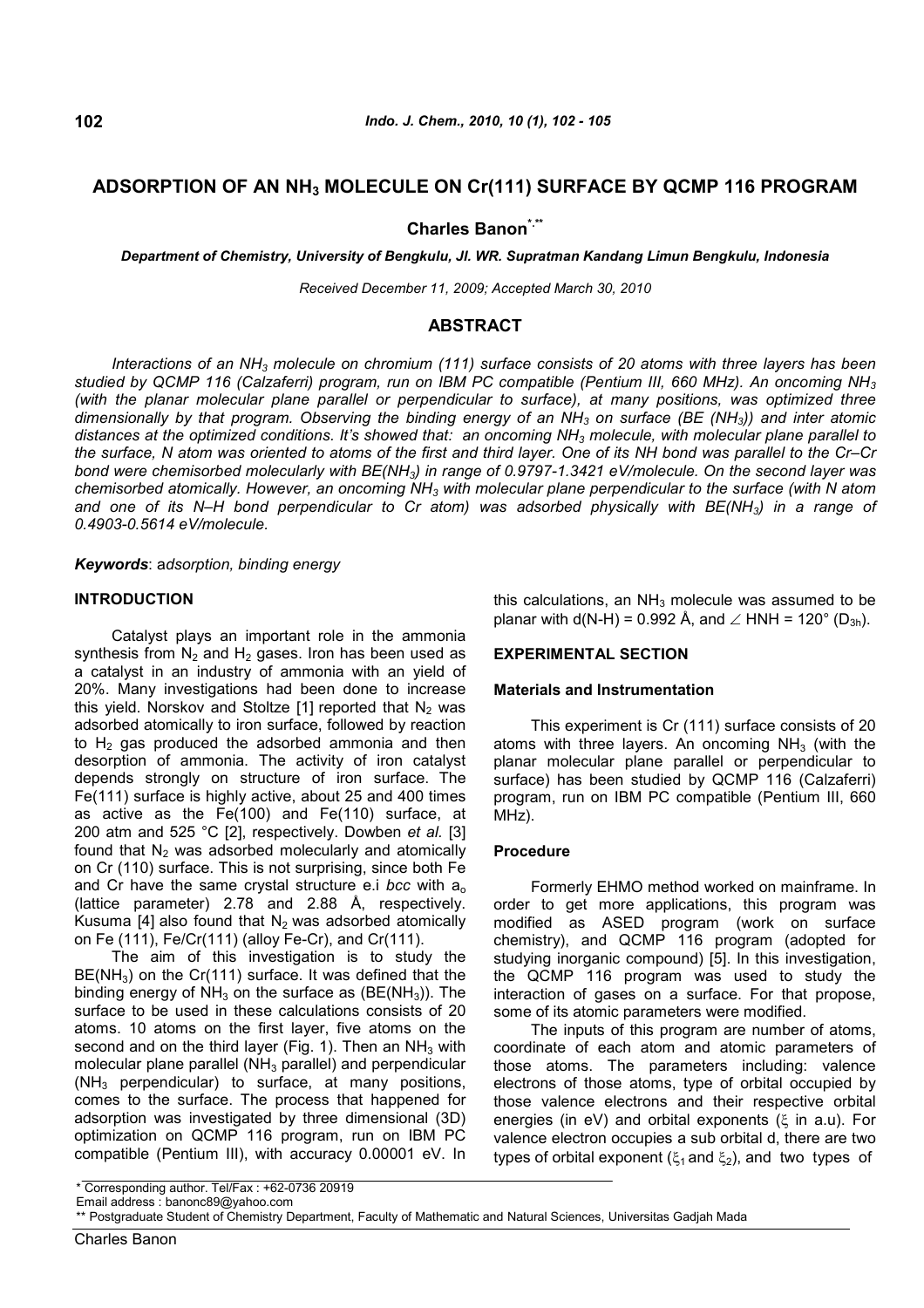| Atom | ns | ٤s                   | VSIE<br>(eV) | np ξp | VSIE<br>(eV) | nd | $\xi$ 1 | VSIE<br>(eV) | C1                              |  |
|------|----|----------------------|--------------|-------|--------------|----|---------|--------------|---------------------------------|--|
| Cr   |    | 4 1.600 -6.77 4 1.30 |              |       | $-3.72$      |    |         |              | 3 4.95 -9.50 1.60 0.4876 0.7205 |  |
| N    |    | 2 2.140 -26.0 2 1.95 |              |       | $-13.4$      |    |         |              |                                 |  |
|      |    | 1.300 -12.6          |              |       |              |    |         |              |                                 |  |

**Table 1.** The parameter used in the present calculations

VSIE = Valence State Ionization Energy



**Fig 1.** Cr(111) surface, 1-10: first layer; 13-17: second layer; 11, 12, 18-20: third layer

coefficient orbital exponent  $(C_1$  and  $C_2$ ). Parameters used in these calculations were listed in Table 1. Parameters for N atom were taken from the program while for Cr and H was modified by Kusuma [6]. The coordinate to be used in these calculations was internal coordinate.

Outputs of this program are the total energy of system  $(E_T$  in eV), and distance matrices that give information about inter atomic distance (d in Å), overlap population matrices, that reflect the strength of inter atomic bond, etc. Detail about the program is written in the manual of the program (Calzaferri and Brandle) [5].

The surface to be studied was shown in Fig. 1. The N atom of the  $NH<sub>3</sub>$  parallel was oriented to atoms of the surface and one of its N–H bond was parallel to the Cr–Cr bond. Those were atoms No 1, 2 (in the surface site); No 3, 7, 8, 9 (in the edge site) both with d(Cr-N) initial = 1.5 Å; No 13, 16 (in second layer), No 11, 18 (in third layer) both with  $d(Cr-N)$  initial = 1.0 Å. It also had been oriented to the middle point between two atoms with  $d(Cr-N)$  initial = 1.0 Å. Those were between atom No 1 and 2, atom No 1 and 5, atom No 1 and 7, atom No 7 and 8, atom No 8 and 9, atom No 16 and 17, and atom No 1 and 16' (16' was the projection of atom No 16 to the surface). On the other hand the N atom and one of N–H bond of the  $NH<sub>3</sub>$  perpendicular was oriented to atom No 1, 7, 9, and between atom No 1 and 2 (with  $d(Cr-N)$  initial = 1.0 Å). During 3D optimization (manual) surface was assumed to be rigid. Optimization had begun with N atom followed by H atoms simultaneously. At the beginning, for each set of optimation the increment/decrement of the vector length was assumed to be 0.1 Å, while for bond angle and dihedral angle were 2°. When we got close to the optimized condition, those values were changed to 0.001 Å and 0.05°, respectively. In same cases, to keep the  $NH<sub>3</sub>$  molecule not to leave the surface immediately, we defined that at the first step of optimation the length of vector N should not be greater than 2.200Å.

In this experiment, (d) and  $BE(NH<sub>3</sub>)$  in optimal condition were used to predict whether an  $NH<sub>3</sub>$ molecule was adsorbed physically or chemically to surface. This was due to  $BE(NH<sub>3</sub>)$  reflected strength of surface to adsorb the  $NH<sub>3</sub>$  molecule, indirectly the possibility of a surface to desorbed the adsorbed  $NH<sub>3</sub>$ . BE(NH<sub>3</sub>) was calculated by:

 $BE(NH_3) = E_T$  (surface) +  $E_T$  (NH<sub>3</sub>) –  $E_T$  (surface + NH<sub>3</sub>)

## **RESULT AND DISCUSSION**

Table 2 showed the results of these calculations. An  $NH<sub>3</sub>$  parallel usually was chemisorbed molecularly with  $BE(NH_3)$  and  $d(Cr-N)$  in the ranges of 0.9797-1.3440 eV/molecule and 1.7360-1.9180 Å, respectively. For Fe(111) surface (with similar structure) those values were in the ranges of 1.9380-2.2130 eV/molecule and 1.4920-1.6390 Å [7], respectively. It might be Cr(111) desorbed the adsorbed  $NH<sub>3</sub>$  better than Fe(111) surface.

There were two types of bonding structure of  $NH<sub>3</sub>$ parallel on  $Cr(111)$  surface,  $\underline{a}$  and  $\underline{b}$  (Fig. 2). Structure  $b$  had BE(NH<sub>3</sub>) greater than  $a$ , since two atoms of the NH<sub>3</sub> molecule were bonded to the different Cr atom of the surface. Structure b was predominantly found when the  $NH<sub>3</sub>$  parallel was oriented to the edge of surface (Table 2. No 1, 4, 5, 7). The edge position was reactive. Some of edge positions also adsorbed NH<sub>3</sub> with structure  $\underline{a}$  with BE(NH<sub>3</sub>) less than of and  $d(Cr-N)$ greater than of structure  $\underline{b}$  (Table 2. No 14, 15). Thus, edge positions were comparable with site positions (Table 2. No 10, 11 Vs 14, 15).

When N atom of  $NH<sub>3</sub>$  parallel was oriented to atom in second layer it would be chemisorbed atomically. The N-H bond was broken; N and H atoms were bonded to different atoms on surface. In this case the d(N-H) was greater than 2.3 Å. As a result the calculated binding energy was not the  $BE(NH<sub>3</sub>)$  (Table 2, No 20 and 21). The same results were observed when an  $NH<sub>3</sub>$  molecule came to the edge site (Table 2. No 23, 24). On the contrary when  $NH<sub>3</sub>$  parallel was oriented to atoms in the third layer, this was adsorbed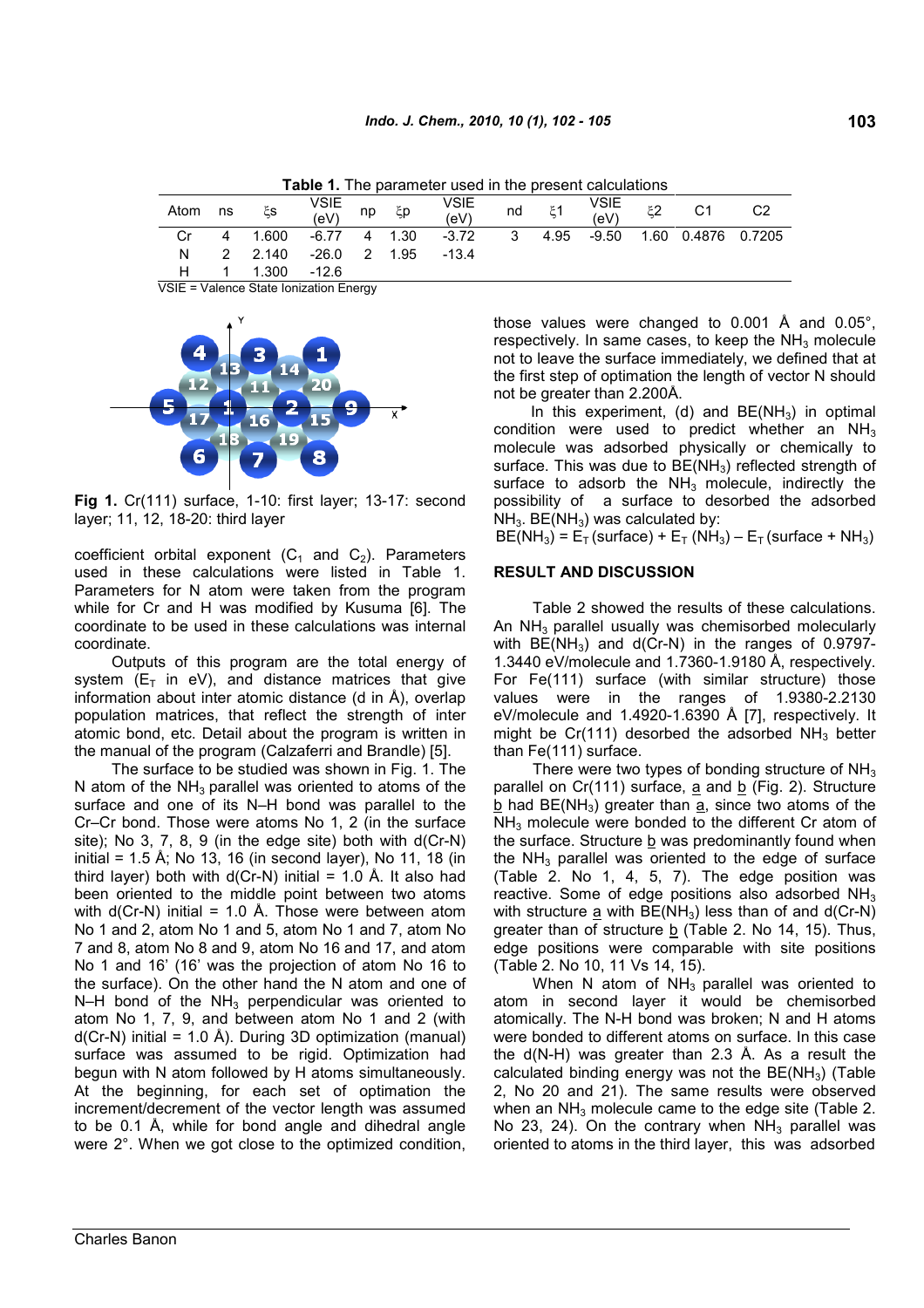| No<br>Posisi                                                                | d Cr-N $(A)$ | d Cr-H (Å)    | d N-H (Å)               | d H-H $(\AA)$ | BE(eV) |
|-----------------------------------------------------------------------------|--------------|---------------|-------------------------|---------------|--------|
| 1 // 9, 1-2                                                                 | 1.7360(9)    | 1.8283(10)    | 1.0590                  | 1.6043        | 1.3421 |
| $211 \frac{1}{2}(1-5)$ , 2-1                                                | 1.7382(5)    | 1.8358(4)     | 1.0580                  | 1.6020        | 1.3440 |
| $3\,$ // 18, 1-18'                                                          | 1.7586(7)    | 1.8745<br>(6) | 1.0440                  | 1.6039        | 1.1663 |
| $41/7, 1-2$                                                                 | 1.7630(7)    | 1.8688<br>(8) | 1.0430                  | 1.6053        | 1.1616 |
| $5/7$ , 2-1                                                                 | 1.7640(7)    | 1.8706(6)     | 1.0420                  | 1.6052        | 1.1616 |
| $611 \frac{1}{2}(1-7), 1-7$                                                 | 1.7652(7)    | 1.8825(6)     | 1.0420                  | 1.6038        | 1.1665 |
| $71/8, 1-2$                                                                 | 1.8260(8)    | 1.9198(7)     | 1.0270                  | 1.6035        | 1.2078 |
| $8/11, 11'-1$                                                               | 1.8909(1)    |               | 1.0050                  | 1.6134        | 1.0216 |
| $911 \frac{1}{2}(1-7), 1-2$                                                 | 1.8920(7)    |               | 1.0050                  | 1.6134        | 1.0215 |
| $1011 \frac{1}{2}(1-2)$ , 1-2                                               | 1.8928(2)    |               | 1.0050                  | 1.6134        | 1.0218 |
| $11 \frac{1}{1}$ , 1-2                                                      | 1.8930(1)    |               | 1.0050                  | 1.6134        | 1.0192 |
| $121/ \frac{1}{2}(1-16)$ , 1-16'                                            | 1.8930(1)    |               | 1.0050                  | 1.6134        | 1.0216 |
| $13\frac{\textit{1}}{\textit{2}}$ $\frac{\textit{16}}{\textit{17}}$ , 1-18' | 1.8932(1)    |               | 1.0050                  | 1.6134        | 1.0216 |
| $14 \,$ // 3, 1-2                                                           | 1.9070(3)    |               | 1.0060                  | 1.6133        | 1.1600 |
| $15\frac{1}{2}(8-9)$ , 1-2                                                  | 1.9180(8)    |               | 1.0042                  | 1.6141        | 0.9797 |
| $16 \perp \frac{1}{2}$ (1-2), NH $\rightarrow$ i'                           | 2.2901(1)    |               | 0.9850                  | 1.7060        | 0.4903 |
| $17 \perp 9$ , NH $\rightarrow 9$                                           | 2.2979 (10)  |               | 0.9860                  | 1.7078        | 0.5614 |
| $18 \perp 1$ , NH $\rightarrow$ 1                                           | 2.3142(2)    |               | 0.9850                  | 1.7061        | 0.4668 |
| 19 $\perp$ 7, NH $\rightarrow$ 7                                            | 2.3202(8)    |               | 0.9850                  | 1.7061        | 0.5523 |
| $20$ // 13, 1-13'                                                           |              |               | $N - H$ Bond was broken |               |        |
| $21\frac{1}{6}$ , 1-16 <sup>'</sup>                                         |              |               | $N - H$ Bond was broken |               |        |
| $22$ // $\frac{3}{4}$ (16), 1-16'                                           |              |               | $N - H$ Bond was broken |               |        |
| $23 \frac{1}{2} \frac{1}{2} (7-8)$ , 1-2                                    |              |               | $N - H$ Bond was broken |               |        |
| 24 // 1/2 (7-8), 2-1                                                        |              |               | $N - H$ Bond was broken |               |        |

**Table 2.** BE(NH<sub>3</sub>) and internuclear distances of An NH<sub>3</sub> oncoming with molecular plane parallel and perpendicular to the Cr(111) surface at many positions.

 $\frac{1}{2}$ ; means an oncoming NH<sub>3</sub> with molecular plane parallel to surface

1,1-2; an N atom on-top atom No 1 and an N-H bond parallel to 1-2 line

 $\frac{1}{2}$ (1-2); an N atom on-top in the middle atom No 1 and 2

 $\perp$ ; an oncoming NH<sub>3</sub> with molecular plane perpendicular to surface

2.3202 (8); the internucler distance of N atom to atom No 8 is 2.3202 Å



**Fig 2.** Suppose structures for the adsorption of ammonia to the Chromium metal

molecularly (No 3, with structure  $\underline{b}$ , No 8 with structure  $\underline{a}$ ) Sometimes (not often) structure  $b$  was also observed on Fe(111), when an  $NH<sub>3</sub>$  parallel came to the edge site. Usually the probability to get structure  $a \gg b$ for Fe(111) [7].

Generally, the  $NH<sub>3</sub>$  perpendicular was adsorbed physically (Table 2, No 16-19) with  $BE(NH<sub>3</sub>)$  an d(Cr-N) in the ranges of 0.4903-0.5614 eV/molecule and 2.2901–2.3202 Å, respectively. Their BE(NH<sub>3</sub>) was less than  $BE(NH_3)$  that chemisorbed molecularly and  $d(N-H)$ around 2.3 Å. The same results were observed for Fe(111) surface [7].

#### **CONCLUSION**

Structure b had  $BE(NH_3)$  greater than a, since two atoms of the  $NH<sub>3</sub>$  molecule were bonded to the different Cr atom of the surface. More structure  $b$  was observed on edge site than edge position. It was assumed that Cr(111) surface might desorbs ammonia molecule better than Fe(111), since  $BE(NH_3)$  for Cr(111) was less than Fe(111).

## **ACKNOWLEDGEMENT**

The author should like to thank Mrs. Prof. Dr. Theresia Sita Kusuma, M.Sc and Mr. Prof. Dr. Hamzar Suyani, M.Sc at Department of Chemistry, University of